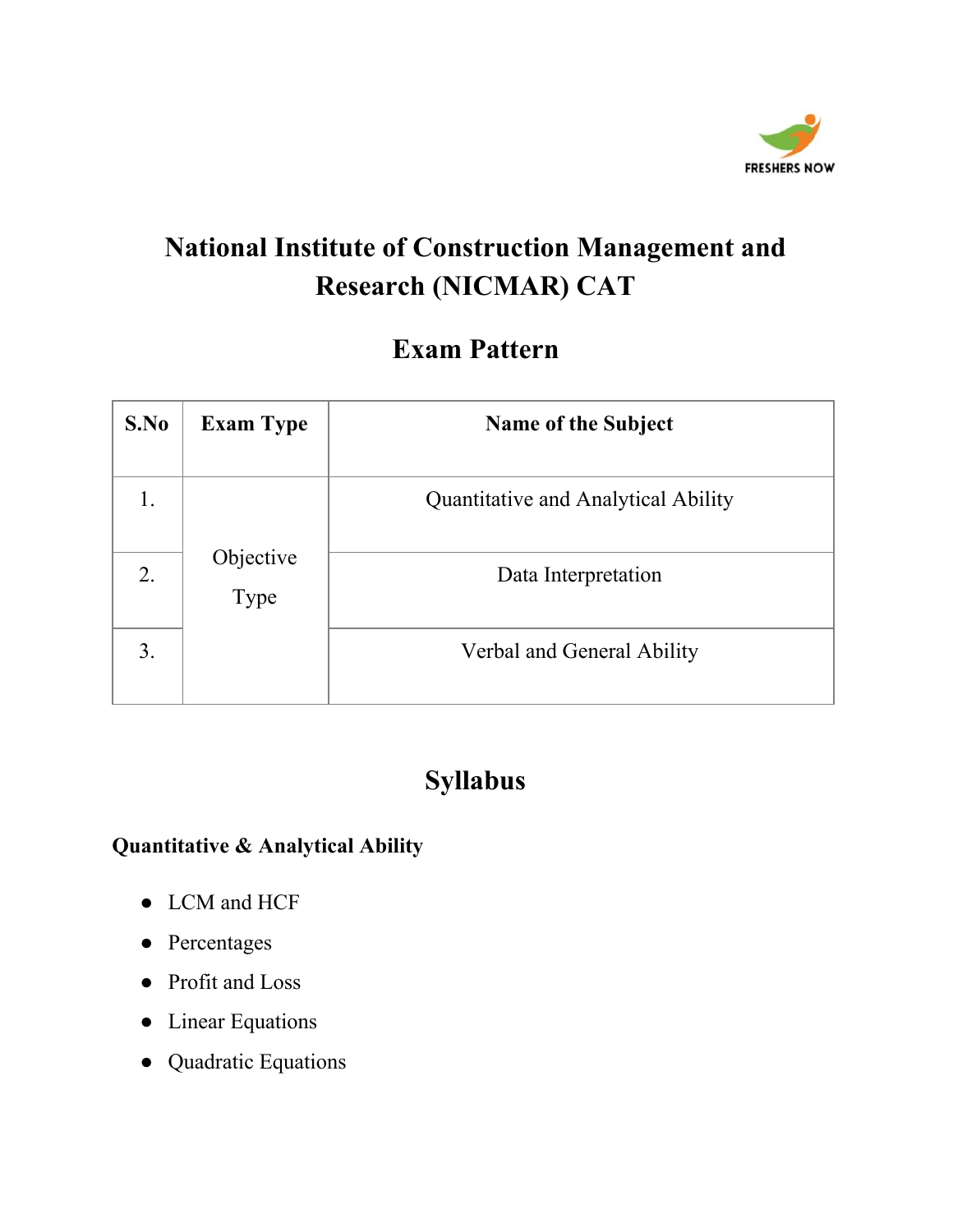

- Complex Numbers
- Logarithm; Progressions
- Binomial Theorem
- Surds and Indices
- Inequalities
- Permutation and Combination
- Probability Functions
- Set Theory
- Mixtures and Alligations
- Coordinate Geometry
- Trigonometry
- Interest (Simple and Compound)
- Speed, Time and Distance; Time and Work; Averages; Ratio and Proportion and others
- Number System  $(3-4)$  questions
- Algebra (5-7 questions)
- Geometry/Mensuration (6-8 questions)
- Pure Math (1-2 questions)
- Venn diagrams and other topic-based questions are 2-3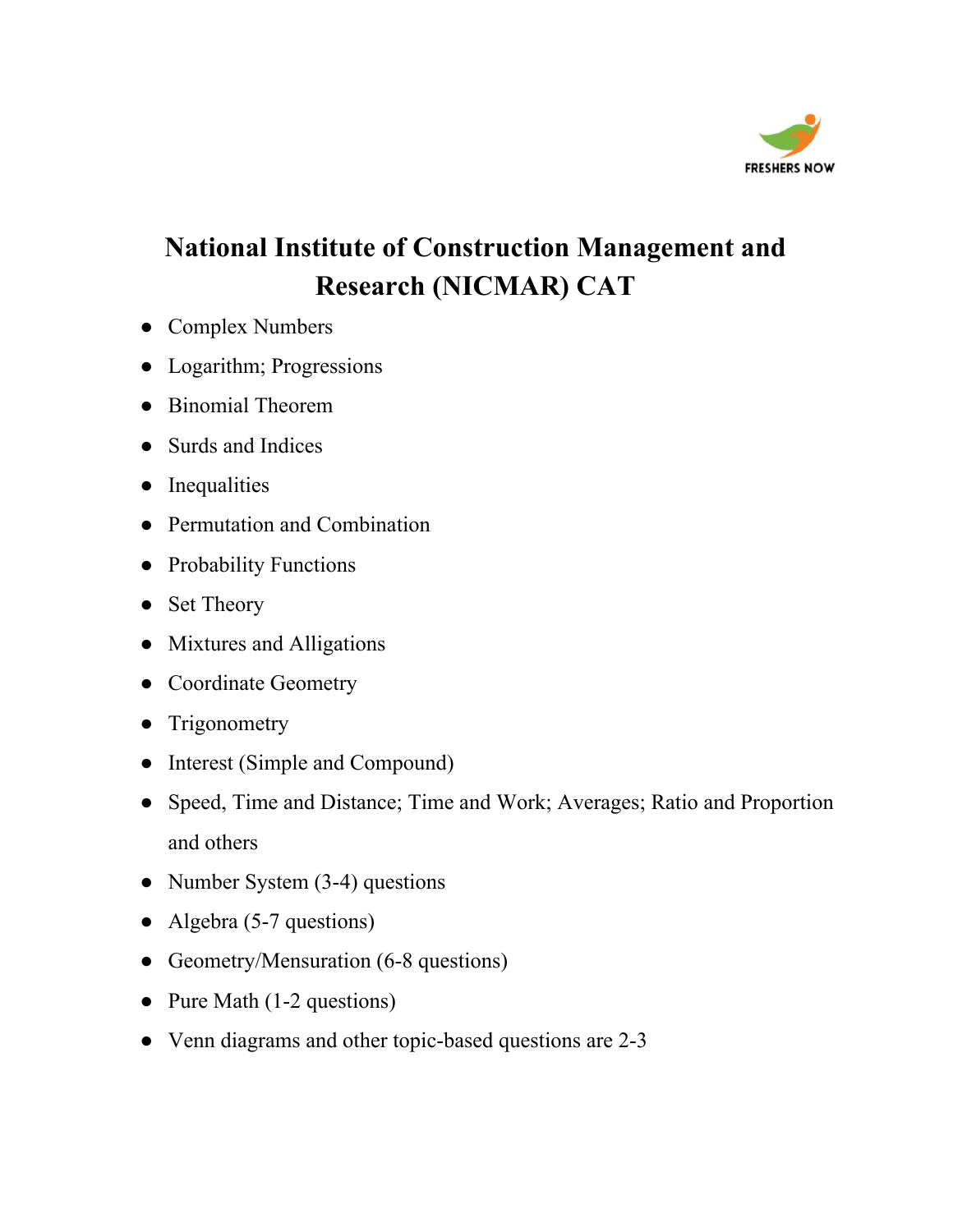

#### **Data Interpretation**

- Data Tables
- Data charts
- Bar diagrams & Charts including Simple, Stacked, Composite Bar charts
- Pie charts
- Graphs Line X-Y Graphs
- Data analysis and Data comparison among others
- Caselet based Data

#### **Verbal & General Ability**

- Vocabulary usage picking the correct pair of words
- Vocabulary usage in RC passages finding out the correct synonyms and antonyms
- Fill in the blanks with correct vocabulary words
- Completion of the last sentence of Paragraphs
- Analogies
- Critical Reasoning
- Sentence Completion
- Facts, Inference, and Judgement
- Irrelevant Statements